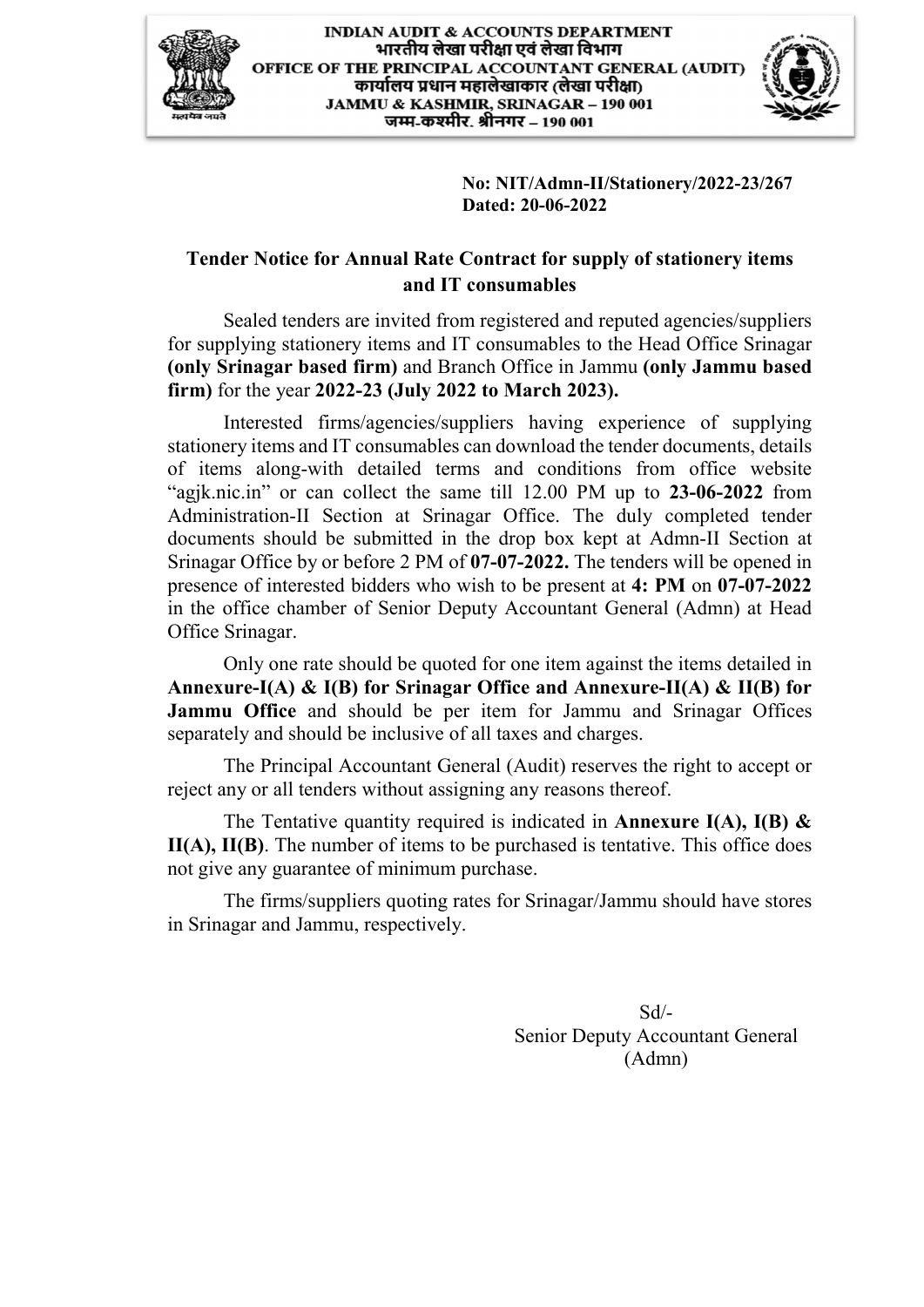## **Terms and conditions**

- 1) The supplier should be registered with the concerned Government Department / Organization for supply of stationery, IT items and other general store items. Registration certificates to that effect should invariably be placed with the tender document.
- 2) The supplier shall submit a copy of PAN card under Income Tax Act and details of registration under GST etc. with the tender documents.
- 3) The bidder shall submit a certificate along with the tender documents stating that all items for which the bidder has quoted the rates are genuine products and the bidder has been authorized to quote and supply the same.
- 4) The undertaking to the effect that the tenderer has not been blacklisted by Central / State Government / Public Sector Units / Autonomous Bodies or its contracts have not been terminated on account of poor performances be submitted with the tender documents.
- 5) The Rate Contract (RC) for supply of stationery and IT Consumables shall be valid for a period from 01-07-2022 to 31-03-2023. The supply orders shall be placed from time to time against the RC. This office does not give any guarantee of minimum purchase under the present RC.
- 6) If the successful bidder fails to fulfill his obligations under the present RC i.e. non-adherence to terms and conditions and supply of fake / counterfeit items, this office after due notice to the supplier may blacklist the firm. In such events, the contract will stand terminated and the EMD / Performance securities of the bidder shall be forfeited.
- 7) The supplier should have their stores available at Jammu (for supplies in respect of Jammu office) and Srinagar (for supplies in respect of Srinagar officer) to ensure timely supply of store items.
- 8) Supplies shall be made within 2 days from the date of receipt of the supply orders unless otherwise stipulated in the supply order. Supplies marked as "Emergency supply" shall be supplied in 24 hours. In case of delay beyond the stipulated period, a penalty of Rs.500/- per day of delay will be levied. In case of rejected / returned items, the replacement is to be made within 2 days of receipt of information regarding rejection of items, else penalty  $(a)$  Rs.500/- per day will be levied.
- 9) In case the tenderer fails to supply the ordered quantity within the stipulated time limit, the office may purchase the goods from open market and recover the difference in cost of purchase from the successful tenderer.
- 10) The CDR for Rs.10,000/- drawn in favour of Pay and Accounts Officer, Office of the Principal Accountant General (A&E), Srinagar should be enclosed with the tender.
- 11) The Payment by the office will be made within a week of receipt of supply. All costs related to packing transportation etc. will be borne by the supplier. No extra payment will be made by the office for whatever purpose. The supplier will be solely responsible for paying all applicable taxes as per rules. In case of any penalty / tax is payable on a later stage, the supplier shall be liable to pay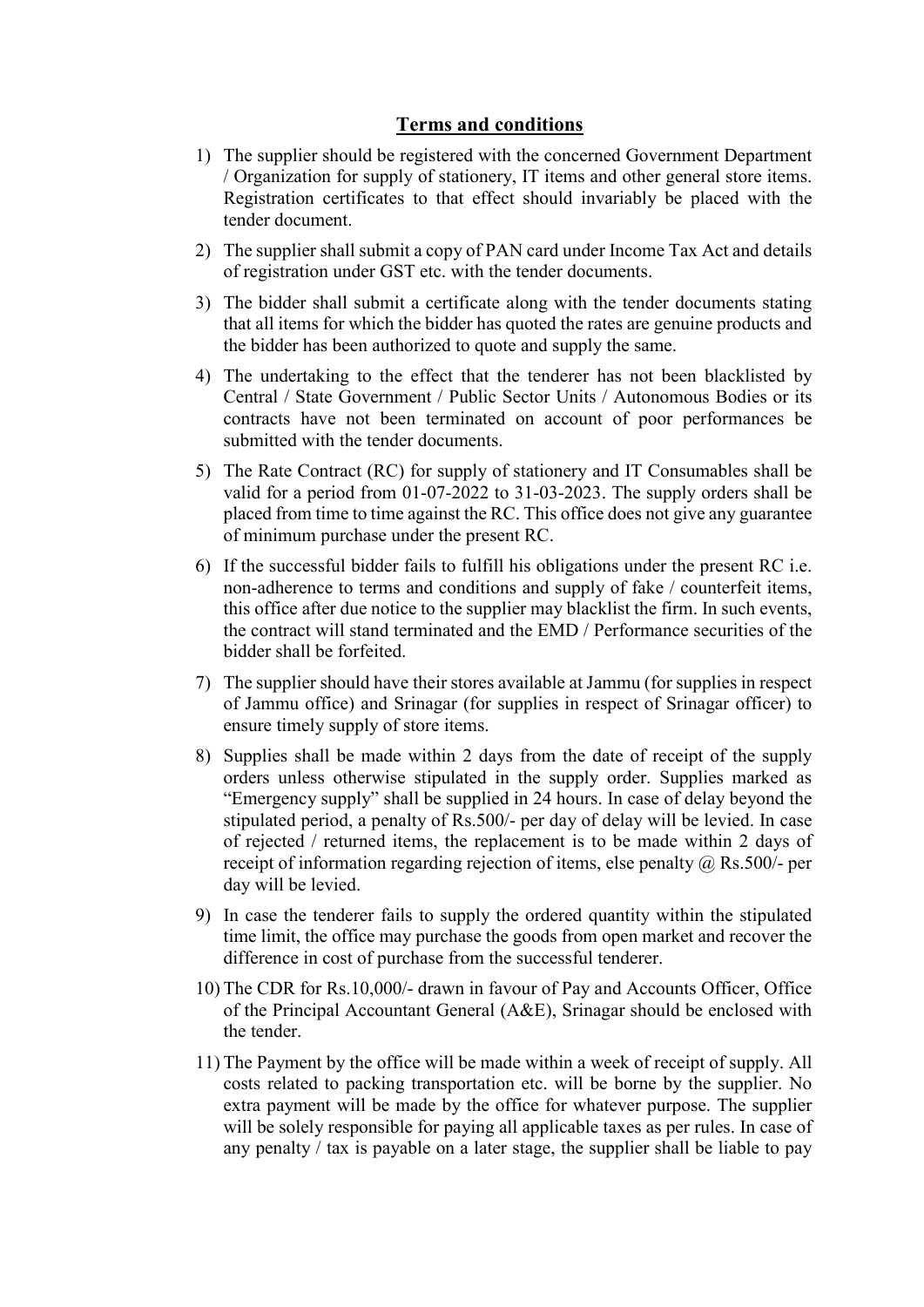the same along with penalty. Advance payment will not be made by the office under any circumstances.

- 12) The supply of items shall strictly be as per the requirement and specifications. The rate shall be quoted in figures as well as in words for all the items given in the description of items (Annexure I-A & I-B and II-A & II-B). *BIDS NOT QUOTED FOR ALL THE ITEMS MAY SUMMARILY BE REJECTED*.
- 13)Contract shall be awarded to the firm(s) offering the lowest/net bundled price and not with reference to the lowest prices quoted for the sub-items. However, if prices for each and every item are not quoted. wet-bundled price offered shall not be accepted.
- 14) If the Technical Bid is found complete in all respect, then only Financial Bid will be opened.
- 15) In case two firms offering the lowest net bundled price evaluated prices then only item-wise rate will be evaluated for those two firms and the contract will be awarded to the two firms' item-wise on L1 basis.
- 16) Any bid received after the dead line for submission of bids shall be rejected and returned to the bidder unopened.
- 17) Financial Bid should contain only the duly filled Price Quotation
- 18) All the covers should be superscripted as "Tender for supply of Stationery, items and IT consumables".
- 19)Bids must be submitted in one outer envelope having two separate inner envelopes, one containing "Technical Bid" and other containing "Financial Bid". These two inners envelop should be superscripted as "Technical Bid" and "Financial Bid", respectively. Both envelopes should have name and address of the bidder.
- 20) The bid security of the unsuccessful bidder will be discharged/ returned at the earliest after completion of the tender process.
- 21) This office reserves the right to call for and inspect samples of items before entering into the RC.
- 22) The bidder has to furnish a certificate of declaration in Annexure III.
- 23)Jurisdiction for any legal proceedings shall be Hon'ble High Court, Jammu and Kashmir at Srinagar.

Sd/- Senior Deputy Accountant General (Admn)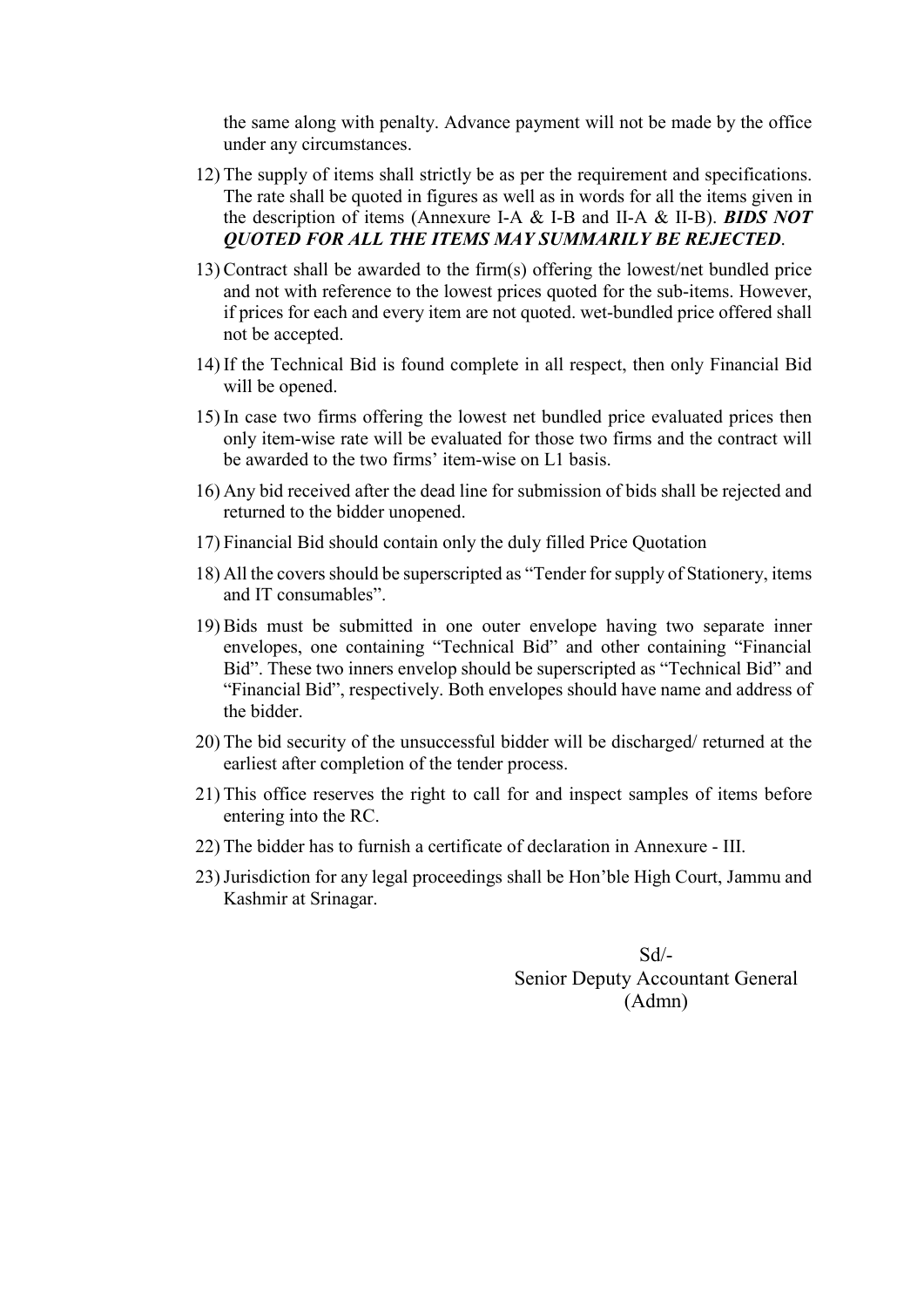| S No              | Name of items                | <b>Brand Name</b>       | <b>Tentative</b> | <b>Rate Per</b> |
|-------------------|------------------------------|-------------------------|------------------|-----------------|
|                   |                              |                         | Requirement      | <b>Item</b>     |
| 1.                | Awls                         | Venus/Volga             | 100 No's         |                 |
| $\overline{2}$ .  | Ordinary Pen                 | Pentak office/Lexi      | 1200 No's        |                 |
| $\overline{3}$ .  | High Pen (V5)                | Pilot/Luxury            | $600$ No's       |                 |
| $\overline{4}$ .  | Jotter Pen with Refil        | Jotter                  | 100 No's         |                 |
| 5.                | Pencil                       | Natraj/Apsara           | 400 No's         |                 |
| $\overline{6}$ .  | Sharpener                    | Natraj/Apsara           | 400 No's         |                 |
| 7.                | Rubber                       | Natraj/Apsara           | 400 No's         |                 |
| 8.                | <b>Thread Ball</b>           | Modi                    | 200 No's         |                 |
| 9.                | Needles                      | Poni                    | 50 No's          |                 |
| $\overline{10}$ . | Scale                        | Natraj/Apsara           | 100 No's         |                 |
| 11.               | Sealing Wax                  | Standard Lac            | 50 Box           |                 |
| $\overline{12}$ . | Sutli                        | Nylon                   | <b>20 KG</b>     |                 |
| 13.               | Candles                      | Aftab Brand             | <b>50 Box</b>    |                 |
| 14.               | Duster                       | Cotton                  | $800$ No's       |                 |
| 15.               | Khader Cloth                 | Superior                | 50 mtrs          |                 |
| 16.               | <b>Board Duster</b>          | Superior                | $10$ No's        |                 |
| 17.               | Carbon Blue                  | Kangaroo/Kores          | 20 Box           |                 |
| 18.               | Gum Bottle (Small)           | Kores                   | $60$ No's        |                 |
| 19.               | Gum Bottle (Big)             | Kores                   | $10$ No's $\,$   |                 |
| 20.               | Tag                          | Nylon                   | 50 bundle        |                 |
| 21.               | Long Lase Tag                | Nylon                   | 30 bundle        |                 |
| 22.               | Paper Pin                    | Libra/Globe             | 150x             |                 |
| $\overline{23}$ . | Note Sheet. (Big)            | Green                   | 500 Pads         |                 |
| 24.               | File Cover                   | Normal                  | 1500 No's        |                 |
| $\overline{25}$ . | File Flap                    | Superior                | 300 No's         |                 |
| 26.               | Type Paper                   | Chinar                  | $75$ No's        |                 |
| 27.               | Stamp Pad (Medium)           | Kores/Ashoka            | 40 No's          |                 |
| 28.               | Stamp Pad (Big)              | Kores/Ashoka            | $20$ No's        |                 |
| 29.               | Photostat Paper (A3)         | Image/Spectra           | 40 Ream          |                 |
| 30.               | Photostat Paper (Fs)         | Image/Sepectra          | 40 Ream          |                 |
| 31.               | Photostat Paper(A4)          | Image / Sepectra, 75gsm | 1000 Ream        |                 |
| 32.               | Stapler Big Type (Bank Type) | Kangro                  | 03 No's          |                 |
| 33.               | Calculator (12 Digit Small)  | Casio                   | 50 No's          |                 |
| 34.               | Calculator (14 Digit Big)    | Casio                   | $20$ No's        |                 |
| 35.               | Clip FOLDER (SPECIAL)        | Superior                | 150 No's         |                 |
| 36.               | Ring FOLDER (SPECIAL)        | Superior                | 150 No's         |                 |
| 37.               | "L" Folder (Special)         | Superior                | 300 No's         |                 |
| 38.               | Folder Special               | Leather                 | 50 No's          |                 |
| 39.               | Pen V-7 Grip                 | Pilot                   | 150 No's         |                 |
| 40.               | Slip Book No.33              | Superior                | 300 No's         |                 |
| 41.               | Slip Book No.22              | Superior                | 300 No's         |                 |
| 42.               | Register 2 Qrs               | Superior                | $50$ No's        |                 |
| 43.               | Register 4qrs                | Superior                | 300 No's         |                 |
| 44.               | Register 8 Qrs               | Superior                | $50$ No's        |                 |
| 45.               | Register 10 Qrs              | Superior                | $20$ No's        |                 |
| 46.               | Stapler Small 10 No          | Kangroo/Kores           | 75 No's          |                 |
| 47.               | Stapler (Hd 45)              | Kangroo/Kores           | 25 No's          |                 |
| 48.               | Stapler Pin 10 No            | Kangroo/Kores           | 350 Box          |                 |
| 49.               | Stapler Pin 24 No            | Kangroo/Kores           | <b>50 Box</b>    |                 |

**Annexure I(A) Stationery Items for Srinagar Office**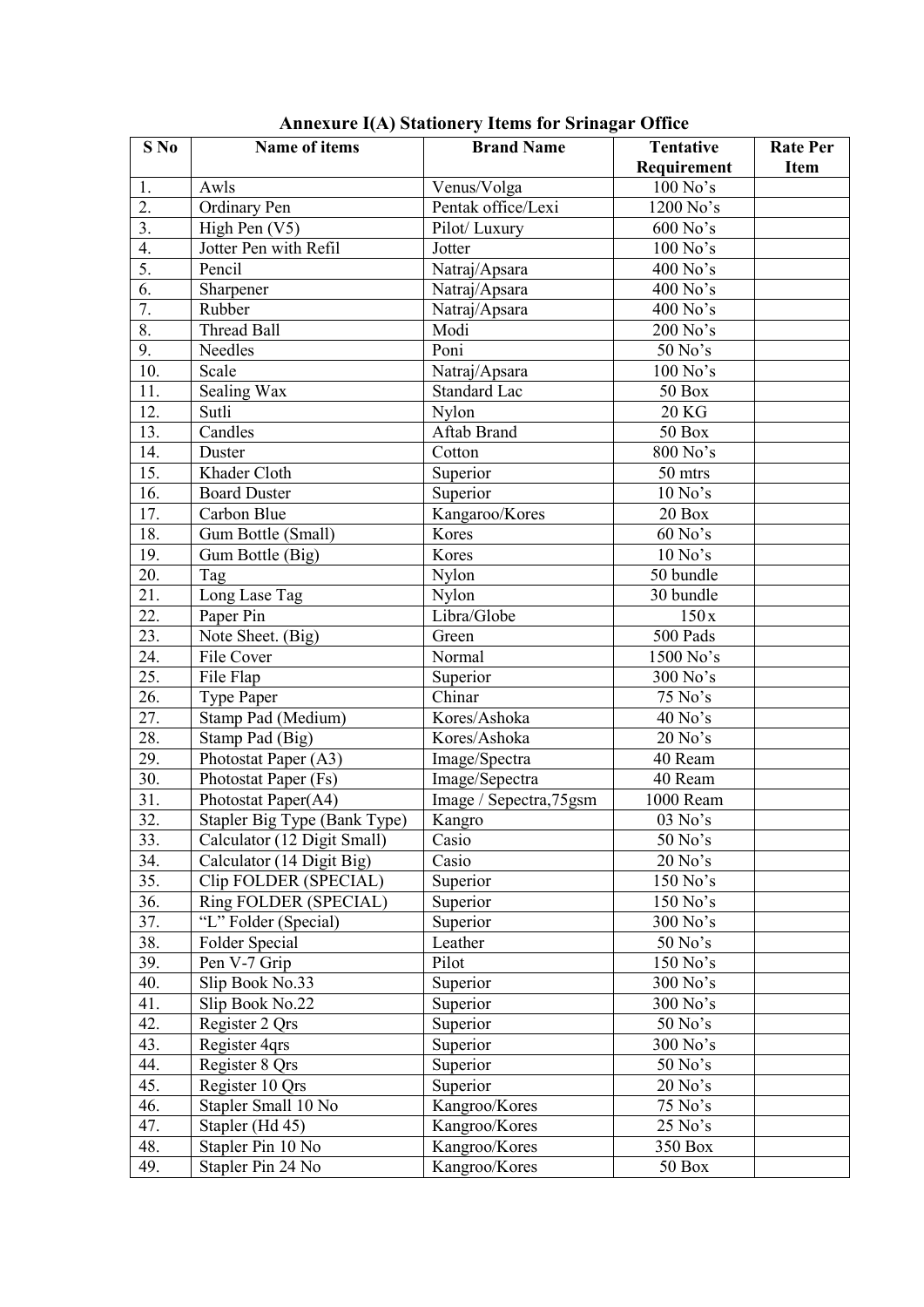| 50.               | Stapler Pins 23/7              | Kangroo/Kores           | 30 Box      |
|-------------------|--------------------------------|-------------------------|-------------|
| $\overline{51}$ . | <b>Permanent Marker</b>        | Kores/Add               | 400 No's    |
| $\overline{52}$ . | White Board Marker             | Kores/Add               | $30$ No's   |
| 53.               | Scissor                        | Ruby                    | 30 No's     |
| 54.               | Glue Stick                     | Kores                   | 350 No's    |
| $\overline{55}$ . | Post It Flap Colour            | Oddy                    | 400 No's    |
| 56.               | Stamp Pad Ink (Bottle)         | Ashoka                  | $30$ No's   |
| $\overline{57}$ . | Envelop White 9*4              | Taj                     | 1000 No's   |
| 58.               | Envelop White 11*5             | Taj/Sano (Per 1000)     | 10000 No's  |
| 59.               | Envelop 10*12                  | <b>Laminated Yellow</b> | 1000 No's   |
| $\overline{60}$ . | Envelop 12*16                  | Phoenix                 | 6000 No's   |
| 61.               | <b>Punching Machine Single</b> | Kangaroo                | 90 No's     |
| 62.               | Table Top 18*22                | Superior                | $05$ No's   |
| 63.               | Pen Stand Ordinary             | Special 9/10            | 05 No's     |
| 64.               | Pen Stand (Special)            | Deli 9/10               | 05 No's     |
| $\overline{65}$ . | File Cover                     | Special Cobra           | 1000 No's   |
| 66.               | Dak Pad Special                | Superior                | $15$ No's   |
| 67.               | Tape Roll (White)              | Premier 1/2             | 75 No's     |
| 68.               | Tape Roll (Brown)              | Wonder                  | 150 No's    |
| 69.               | Paper Cutter                   | Superi0r                | 40 No's     |
| 70.               | Dub Pad                        | 2 Sided Gummed          | $10$ No's   |
| 71.               | Dumper                         | Kores                   | $10$ No's   |
| $\overline{72}$ . | <b>Correction Fluid Pen</b>    | Kores                   | 350 No's    |
| 73.               | Tonner (Koysera) 1800          | Koysera                 | 09 No's     |
| 74.               | Tonner Ricoh 2500              | Ricoh                   | 09 No's     |
| 75.               | Tonner Ricoh 1230-D            | Ricoh                   | 09 No's     |
| 76.               | High Lighter                   | Kores                   | 400 No's    |
| 77.               | Table Mirror, 2'/3'            | Superior                | 50 No's     |
| 78.               | <b>Sketch Pen</b>              | Luxury                  | 100 pockets |
| 79.               | Pen Stand (Glass Type)         | Superior                | $100$ No's  |
| 80.               | Paper Weight                   | Superior                | 50 No's     |
| 81.               | Pen $(V-10)$                   | Pilot/Luxury            | $100$ No's  |
| 82.               | Uni Ball Pen                   |                         | 100 No's    |
| 83.               | Oddy Sticker (1'/2')           | Oddy                    | 100 Pockets |
| 84.               | Oddy Sticker (2'/3')           | Oddy                    | 100 Pockets |
| 85.               | Dust Bin (Big)                 | Superior                | 100 No's    |
| 86.               | Dust Bin (Small)               | Superior                | $100$ No's  |
| 87.               | Highlighter                    | Kores                   | 200 No's    |

Sd/- Senior Audit Officer (Admn)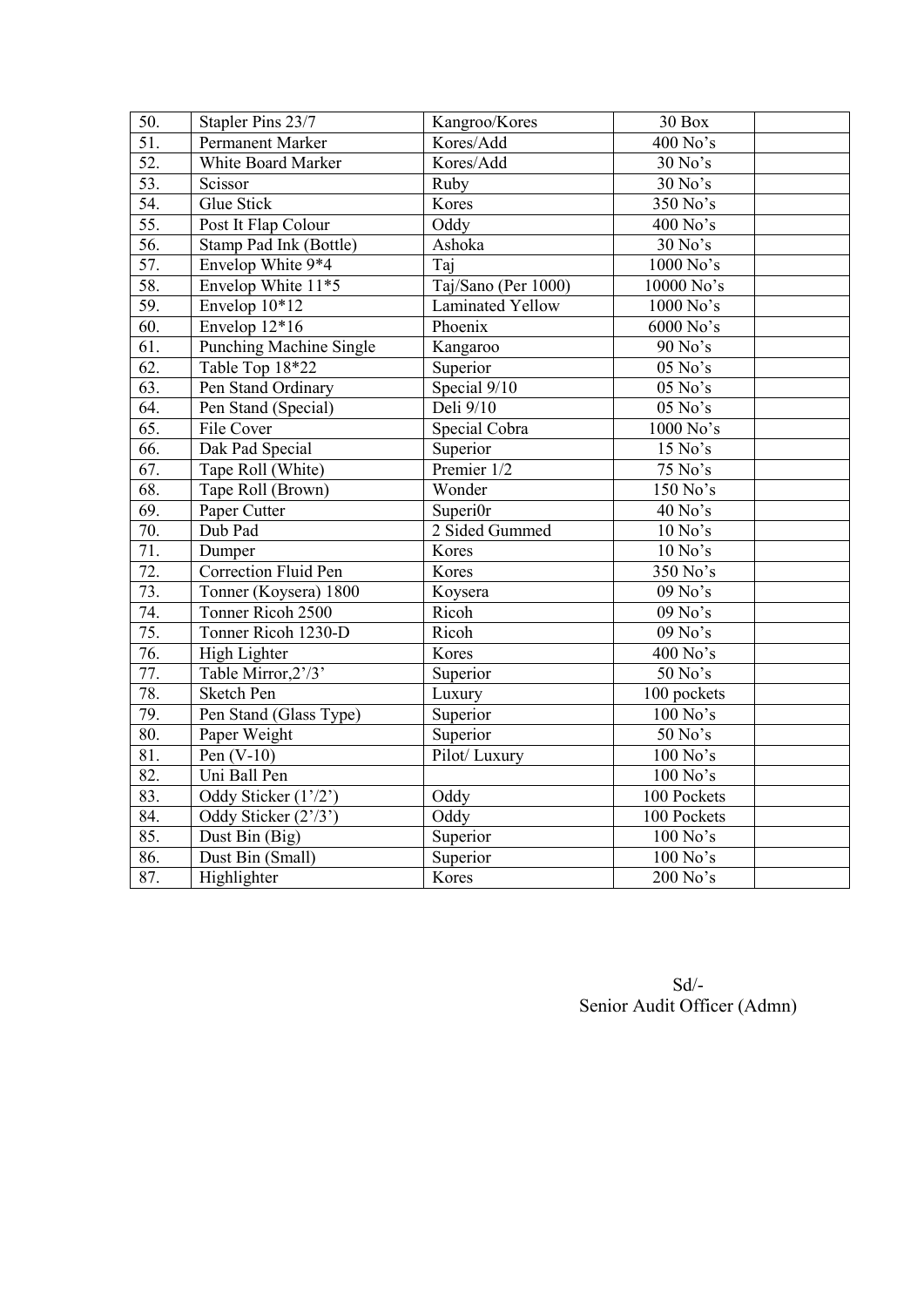| S. No.            | <b>Particulars</b>                                       | <b>Brand Name</b>      | <b>Tentative</b> | Rate per |
|-------------------|----------------------------------------------------------|------------------------|------------------|----------|
|                   |                                                          |                        | requirement      | unit     |
| 1.                | Keyboard (Multimedia) (USB Type)                         | HP Original            | 8                |          |
| 2.                | Mouse (Optical) (USB Type)                               | HP Original            | 8                |          |
| $\overline{3}$ .  | Keyboard (Wireless)                                      | HP Original            | $\overline{5}$   |          |
| 4.                | Mouse (Wireless)                                         | HP Original            | $\overline{5}$   |          |
| 5.                | Pen Drive (64 Gb)                                        | Hp Original            | $\,$ 8 $\,$      |          |
| 6.                | Pen Drive (32 Gb)                                        | Hp Original            | 8                |          |
| 7.                | Pen Drive (16 Gb)                                        | Hp Original            | 8                |          |
| 8.                | External Hard Disk (1tb)                                 | Wd                     | $\overline{2}$   |          |
| 9.                | External Hard Disk (2tb)                                 | Wd                     | $\overline{2}$   |          |
| 10.               | Internal Hard Disk for Desktop (1 TB)                    | <b>WD</b>              | $\mathbf{1}$     |          |
| 11.               | Internal Hard Disk for Desktop (500 GB)                  | <b>WD</b>              | $\mathbf{1}$     |          |
| 12.               | Internal Hard Disk for Laptop (1 TB)                     | <b>WD</b>              | $\mathbf 1$      |          |
| 13.               | Internal Hard Disk for Laptop (500 GB)                   | <b>WD</b>              | $\mathbf{1}$     |          |
| 14.               | Internal SSD for Desktop (500 GB)                        |                        | $\overline{2}$   |          |
| 15.               | Power Cable For CPU/Monitor                              |                        | $\overline{5}$   |          |
| 16.               | CD (Recordable)                                          | Moserbear              | 50               |          |
| 17.               | CD (Re-Writable)                                         | Moserbear              | 50               |          |
| 18.               | DVD (Recordable)                                         | Moserbear              | 50               |          |
| 19.               | CD Pouch (Big Size) (50 Cd/Dvd Capacity)                 | Original Leather       | $\overline{2}$   |          |
| 20.               | CD/DVD Mailer with Easy Lock                             |                        | 50               |          |
| 21.               | CD/DVD Cover                                             | Plastic                | 10               |          |
| 22.               | CD Marker (Pen Type)                                     | Luxor                  | 10               |          |
| $\overline{23}$ . | UPS Batteries 12v 7.5ah                                  | Exide Powersafe        | 30               |          |
| 24.               | UPS Batteries 12v 17ah                                   | <b>Exide Powersafe</b> | 10               |          |
| 25.               | UPS Batteries 12v 26ah                                   | <b>Exide Powersafe</b> | 12               |          |
| 26.               | <b>UPS</b> Batteries 12v 42ah                            | Exide Powersafe        | 12               |          |
| 27.               | Tonner For Kyocera Printer FS1124FP                      | Original               | $\overline{4}$   |          |
|                   | (TK1104)                                                 | Kysocera               |                  |          |
| 28.               | Drum Unit for Kysocera FS 1124MFP                        | Original               | 1                |          |
|                   |                                                          | Kysocera               |                  |          |
| 29.               | Drum for Kysocera FS 1124MFP                             | Original               | $\overline{2}$   |          |
|                   |                                                          | Kysocera               |                  |          |
| 30.               | Drum/Drum Unit for Ecosys Printer                        | Kyocera Original       | $\overline{2}$   |          |
|                   | <b>FS1124FP</b>                                          |                        |                  |          |
| 31.               | Tonner for Ecosys Printer FS C5150DN-<br><b>TK-584K</b>  | Kyocera Original       | $\mathbf{1}$     |          |
| 32.               | Tonner for Ecosys Printer FS C5150DN -                   | Kyocera Original       | $\mathbf{1}$     |          |
|                   | <b>TK-584M</b>                                           |                        |                  |          |
| 33.               | Tonner for Ecosys Printer FS C5150DN -<br><b>TK-584C</b> | Kyocera Original       | 1                |          |
| 34.               | Tonner for Ecosys Printer FS C5150DN -<br><b>TK-584Y</b> | Kyocera Original       | 1                |          |
| 35.               | Toner Cartridge 337                                      | Canon                  | 60               |          |
| 36.               | Drum Unit for Printer Canon MF244DW                      | Canon                  | 5                |          |
| 37.               | Toner Cartridge TN-2365                                  | <b>Brother</b>         | 60               |          |
| 38.               | Drum Unit for Printer Brother HL-L2320D                  | <b>Brother</b>         | 5                |          |
| 39.               | Tonner for Printer 88A                                   | HP Original            | 46               |          |
| 40.               | Tonner 78A For Printer                                   | HP Original            | 18               |          |
| 41.               | Tonner 49A For Printer                                   | HP Original            | $\overline{2}$   |          |
| 42.               | Tonner 12A For Printer                                   | HP Original            | $\overline{8}$   |          |

## **Annexure I (B) IT consumable items for Srinagar Office**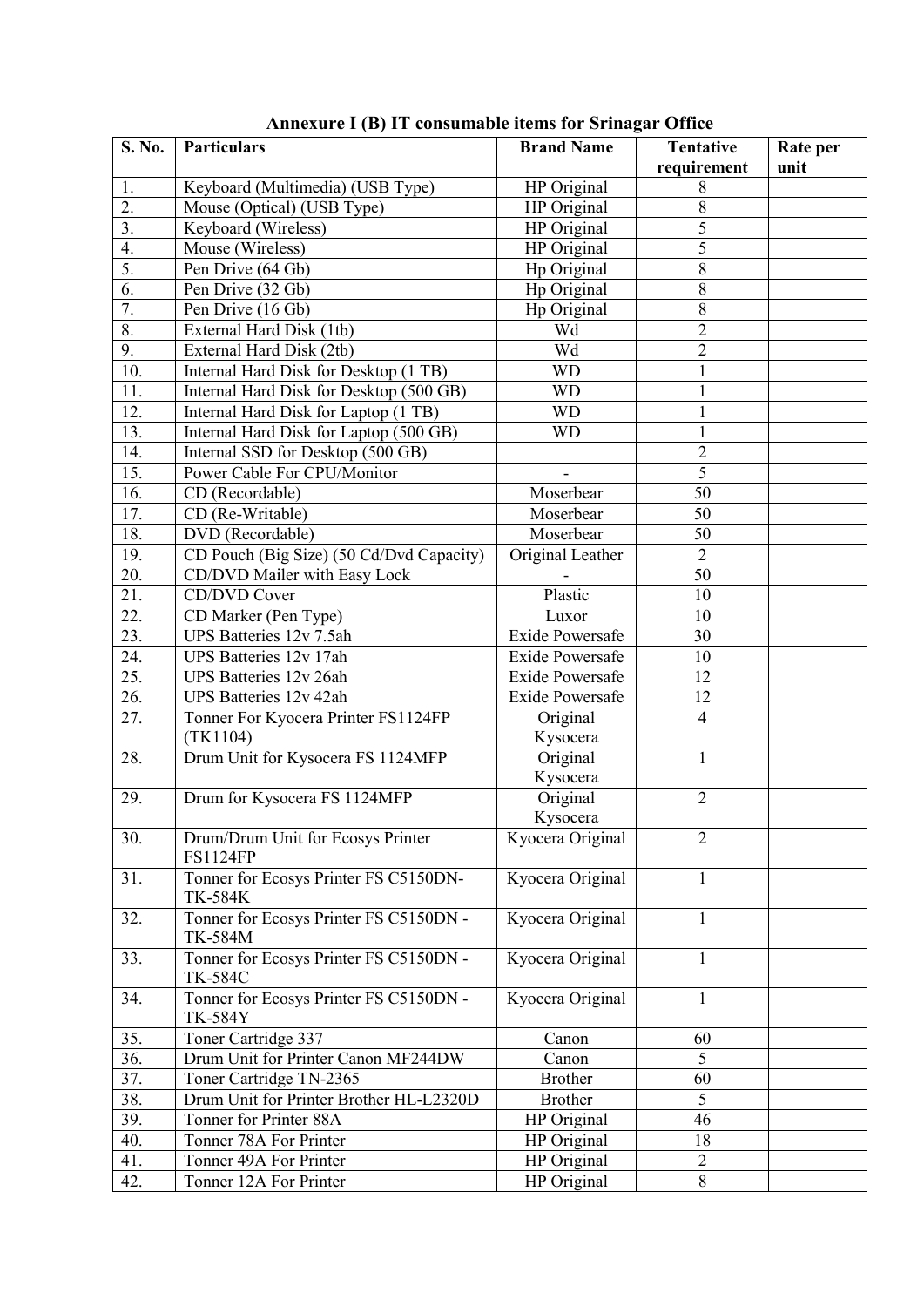| 43.               | Tonner for Ricoh SP300                     | Ricoh Original   | $\overline{\mathcal{L}}$ |  |
|-------------------|--------------------------------------------|------------------|--------------------------|--|
| 44.               | Tonner for Panasonic KBX1500               | Panasonic        | 4                        |  |
|                   |                                            | Original         |                          |  |
| 45.               | Tonner for HP 1025 Printer (Complete Set 4 | HP Original      | $\overline{4}$           |  |
|                   | Tonners) (126A)                            |                  |                          |  |
| 46.               | Drum for HP LaserJet 1025 Printer          | HP Original      | $\mathbf{1}$             |  |
| 47.               | Tonner for Kyocera 1020TK Printer          | Kyocera Original | $\overline{2}$           |  |
| 48.               | Cartridge for HP Deskjet 1050 Printer      | HP Original      | $\overline{4}$           |  |
|                   | (Combo Pack)                               |                  |                          |  |
| 49.               | Cartridge for HP Deskjet PSC F4488 Printer | HP Original      | $\overline{2}$           |  |
|                   | (Combo Pack)                               |                  |                          |  |
| 50.               | Tonner for Xerox Photocopier 5021          | Xerox Original   | $\overline{2}$           |  |
| 51.               | Tonner for Canon LBP351X Printer (039)     | Canon Original   | 6                        |  |
| 52.               | Ink for Epson M200 Printer                 | Epson Original   | 5                        |  |
| 53.               | Laptop Battery (Sony/Hp)                   | Original         | $\overline{c}$           |  |
| 54.               | <b>UPS 1000va</b>                          | Intex Gamma      | $\overline{8}$           |  |
| 55.               | Laptop Battery (Apple MacBook)             | Original         | $\mathbf{1}$             |  |
| 56.               | Computer Duster Full Kit                   |                  | 10                       |  |
| 57.               | <b>USB</b> Cable for Printer               |                  | $\overline{2}$           |  |
| 58.               | Cat6 Patch Card 3 Mtr                      | <b>Dlink</b>     | $\overline{4}$           |  |
| 59.               | Tonner for Photocopies Xerox 5020DN        | Xerox Original   | $\overline{\mathbf{4}}$  |  |
| 60.               | Drum for Photocopies Xerox 5020DN          | Xerox Original   | $\mathbf{1}$             |  |
| $\overline{61}$ . | Tonner for Photocopier Xerox 5325          | Xerox Original   | 4                        |  |
| 62.               | Drum for Photocopies Xerox 5325DN          | Xerox Original   | $\mathbf{1}$             |  |
| $\overline{63}$ . | Cartridge Ribbon Tally 6600 Series         | Tally Original   | 6                        |  |
| 64.               | Colin Bottle (Cleaner)                     |                  | $\overline{5}$           |  |
| 65.               | <b>Computer Duster</b>                     | Heavy            | 5                        |  |
| 66.               | Cemos Battery                              |                  | 5                        |  |
| 67.               | Extension Card (Handmade) (3 Pin 3 Nos     | Anchor Wood      | 10                       |  |
|                   | Sockets With 1 Big Size Switch)            |                  |                          |  |
| 68.               | 79-A Tonner for HP Laser Jet Printer M-12  | HP Laser Jet     | $\,8\,$                  |  |
|                   | W                                          |                  |                          |  |
| 69.               | Tonner 057 For Canon LBP 226dw             | Canon LBP        | 12                       |  |
| 70.               | Laptop Battery For Dell                    | Dell Laptop      | $\overline{2}$           |  |

Sd/- Senior Audit Officer (Admn)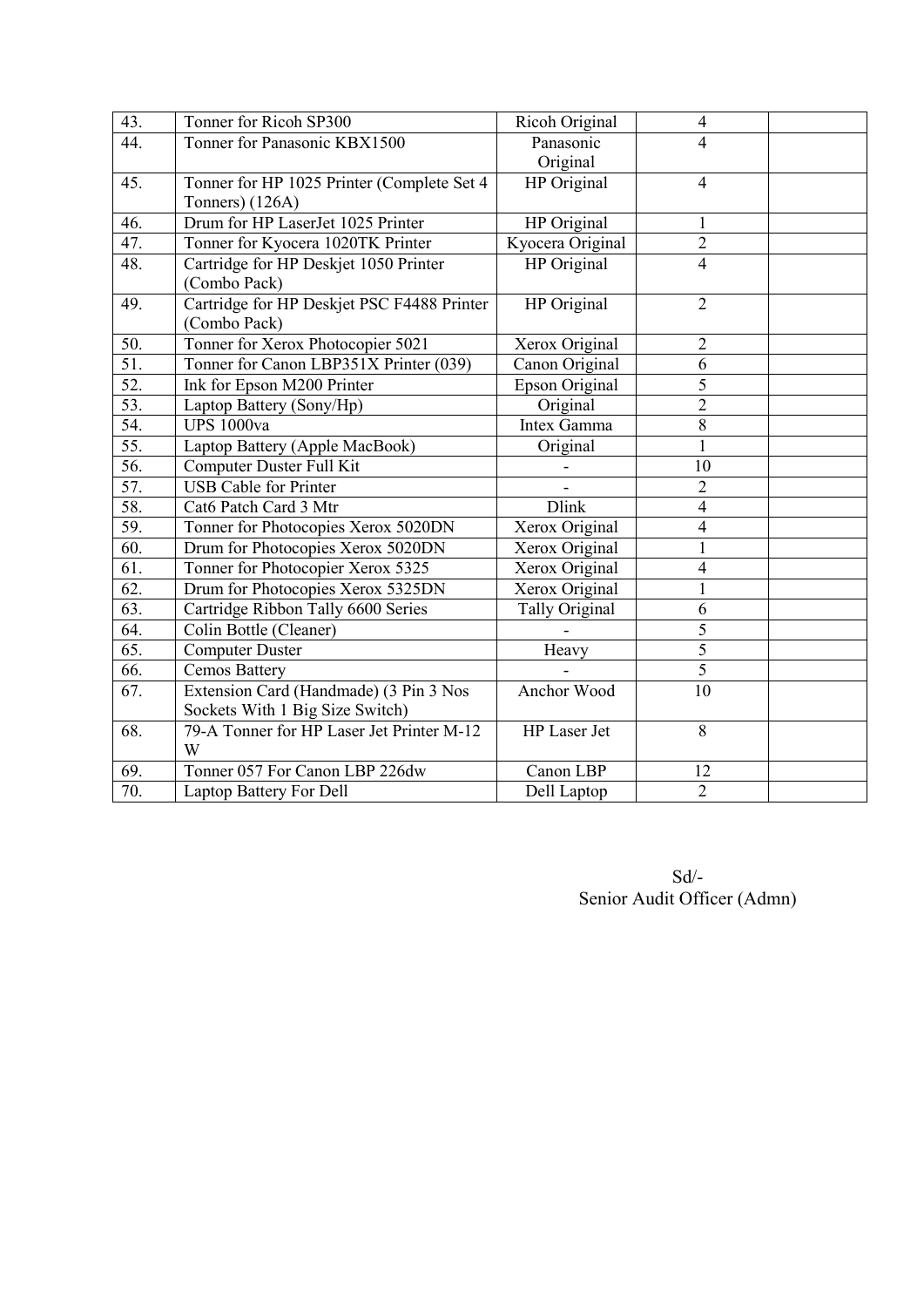| <b>Annexure II(A) Stationery Items for Jammu Office</b> |  |  |  |  |
|---------------------------------------------------------|--|--|--|--|
|---------------------------------------------------------|--|--|--|--|

| Sl.                     | Name of items with brand                   | <b>Tentative Requirement</b> | <b>Rate Per Item</b> |
|-------------------------|--------------------------------------------|------------------------------|----------------------|
| $\mathbf{1}$            | Stapler Pin 10 No. Kangaroo                | 200                          |                      |
| $\overline{c}$          | Single Punch Kangaroo                      | 100                          |                      |
| $\overline{\mathbf{3}}$ | Stapler Pin 24/6 Kangaroo                  | 100                          |                      |
| $\overline{4}$          | Plastic Sutli Ball Type Fresh (in kg)      | 25                           |                      |
| $\overline{5}$          | Photostat Paper Bilt copy Power A4 Spectra | 1000                         |                      |
| 6                       | Photostat Paper Bilt Copy Power FS         | 50                           |                      |
| $\overline{7}$          | Photostat Paper Bilt Copy Power A3         | 10                           |                      |
| $\,$ 8 $\,$             | Dumper Paper Bilt Copy Power A3            | 50                           |                      |
| 9                       | Flap Superior                              | 500                          |                      |
| $\overline{10}$         | Note Sheet Pad 100 Sheet                   | 200                          |                      |
| 11                      | File cover printed as per sample           | 5000                         |                      |
| $\overline{12}$         | File ordinary                              | 2500                         |                      |
| $\overline{13}$         | File Plastic Superior L Shape              | 200                          |                      |
| $\overline{14}$         | Permanent Marker Raynold                   | 100                          |                      |
| 15                      | White board Marker                         | 200                          |                      |
| $\overline{16}$         | <b>U</b> Pin Plastic                       | 100                          |                      |
| $\overline{17}$         | <b>Scissors Big</b>                        | 50                           |                      |
| 18                      | Sticky Pads 3"x4"                          | 20                           |                      |
| $\overline{19}$         | Sticky Pads 75mm x 75mm                    | 50                           |                      |
| $\overline{20}$         | Register Class mate 236 pages              | 1200                         |                      |
| $\overline{21}$         | Register 500 sheets superior               | 100                          |                      |
| $\overline{22}$         | Slip Pad A5 Desmat                         | 500                          |                      |
| $\overline{23}$         | Calculator 12-digit Casio                  | 50                           |                      |
| $\overline{24}$         | Paper Pin Card                             | 200                          |                      |
| $\overline{25}$         | Envelope Manjushah 11x5 white              | 10000                        |                      |
| $\overline{26}$         | Fluid pen ordinary                         | 200                          |                      |
| $\overline{27}$         | Tape Brown 2inch 65mtr                     | 100                          |                      |
| $\overline{28}$         | Fevistick/ Glue Stick 15gm                 | 600                          |                      |
| 29                      | Stapler HD 45 Kangaroo                     | 100                          |                      |
| 30                      | Pencil Natraj HP                           | 500                          |                      |
| $\overline{31}$         | Rubber Non-Dust Apsara                     | 500                          |                      |
| $\overline{32}$         | Sharpener Natraj                           | 500                          |                      |
| $\overline{33}$         | Pen Luxor V5                               | 500                          |                      |
| 34                      | Pen Luxur V7                               | 400                          |                      |
| $\overline{35}$         | Cello Tape 1/2, 1", 1.5"                   | 100                          |                      |
| 36                      | Cloth Khader Per mtr                       | 50                           |                      |
| 37                      | Tag white (bundle of 40 tags)              | 500                          |                      |
| $\overline{38}$         | Thread white                               | 50                           |                      |
| $\overline{39}$         | Gum Flag Coloured                          | 600                          |                      |
| $\overline{40}$         | Scale Plastic Fibre                        | 100                          |                      |
| 41                      | Paper Cutter Small                         | 50                           |                      |
| 42                      | Stamp Pad Big                              | 100                          |                      |
| 43                      | Dak Pad                                    | $20\,$                       |                      |
| 44                      | Awal Steel                                 | 50                           |                      |
| $\overline{45}$         | Highlighter Pen                            | 200                          |                      |
| 46                      | Pen Ordinary                               | 2000                         |                      |
| 47                      | Pad Ordinary                               | 1000                         |                      |
| $\sqrt{48}$             | Tag Big Bundle (Nailon)                    | 100                          |                      |
| 49                      | Computer Paper 804                         | 200                          |                      |
| $\overline{50}$         | Computer Paper 801                         | 200                          |                      |
| $\overline{51}$         | Duster Cloth                               | 500                          |                      |